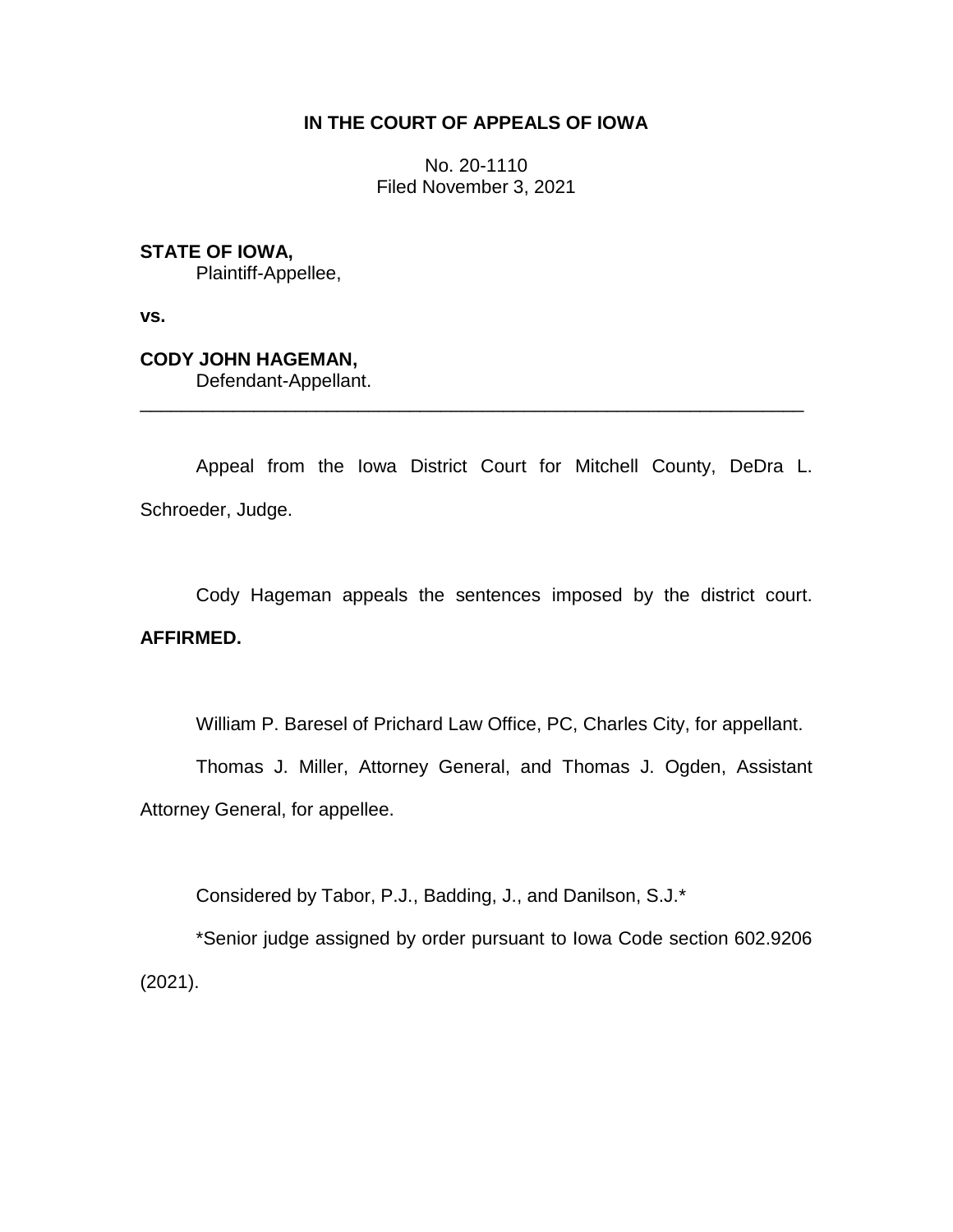#### **DANILSON, Senior Judge.**

 $\overline{a}$ 

Cody Hageman appeals the sentences imposed by the district court following his guilty plea to two counts of second-degree sexual abuse. Hageman contends that lifetime placement on the sex offender registry for offenses committed as a juvenile violates his constitutional rights and the district court abused its discretion in sentencing. Upon our review, we affirm.

### *I***.** *Background Facts and Proceedings*

In 2018, the State filed a delinquency petition against Hageman, alleging he committed various sexual offenses when he was fourteen years old against victims under the age of twelve. The juvenile court waived jurisdiction, and Hageman entered a plea of guilty to two counts of second-degree sexual abuse. The district court transferred jurisdiction back to the juvenile court, which ordered Hageman's placement at the State Training School in Eldora. *See* Iowa Code § 907.3A(1) (2018). Prior to Hageman's eighteenth birthday, the district court held a hearing pursuant to section 907.3A(2). The State recommended imposing a suspended prison sentence on both counts, to run consecutively, and placement on the sex offender registry. Hageman requested a deferred judgment and argued that requiring him to register as a sex offender, as a youthful offender, constituted cruel and unusual punishment.

The district court sentenced Hageman to consecutive twenty-five year sentences, suspended the sentences, and required him to register as a sex offender. Hageman appeals.<sup>1</sup>

<sup>&</sup>lt;sup>1</sup> Under Iowa Code section 814.6(1)(a)(3), a direct appeal as a matter of right is prohibited where the defendant has pled guilty except where good cause is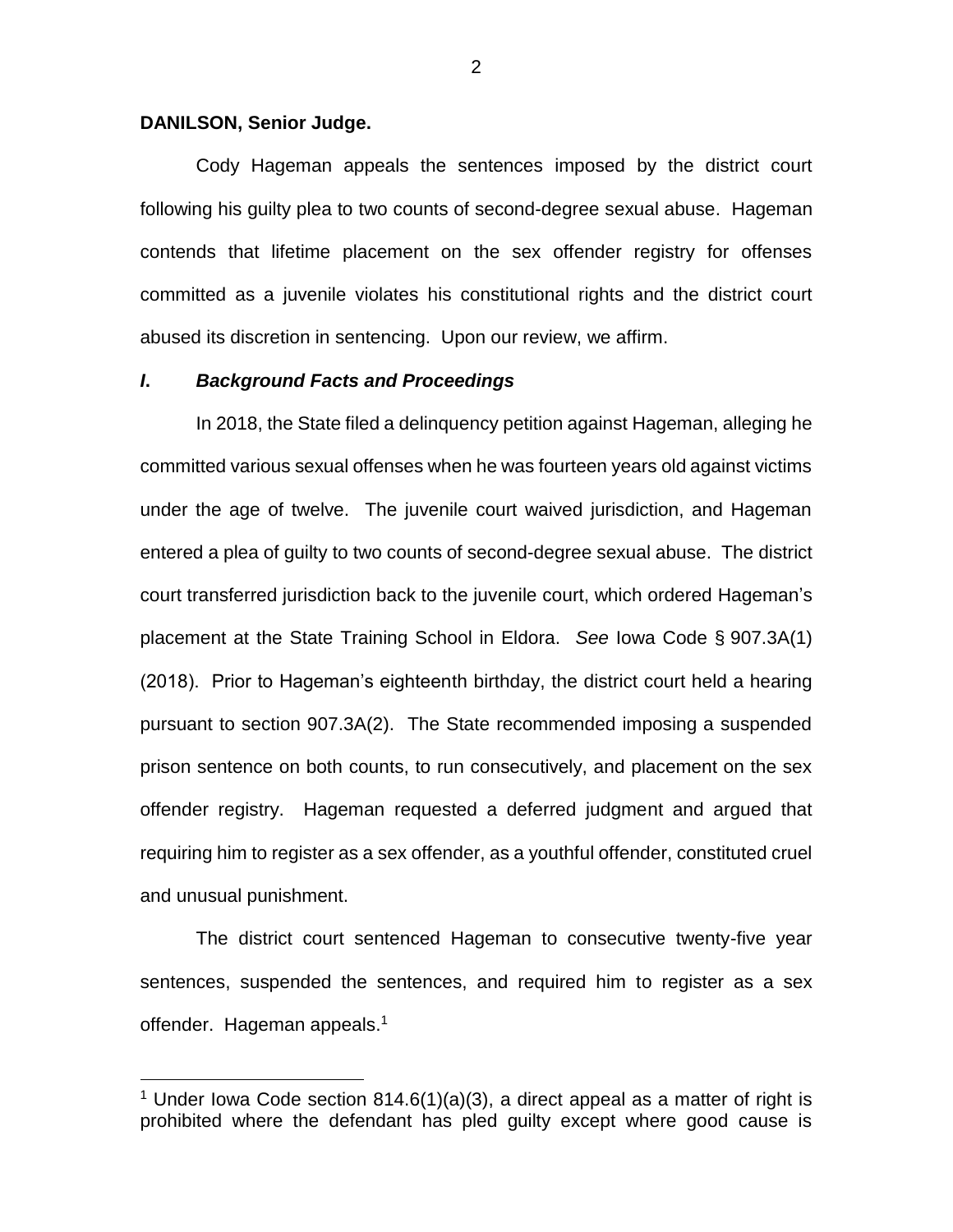## *II***.** *Standards of Review*

"Our standard of review for rulings on constitutional challenges to a sex offender registration statute is de novo." *State v*. *Aschbrenner*, 926 N.W.2d 240, 245–46 (Iowa 2019). And "[w]e apply an abuse of discretion standard when the sentence challenged was within the statutory limits." *State v*. *Headley*, 926 N.W.2d 545, 549 (Iowa 2019).

## *III***.** *Analysis*

 $\overline{a}$ 

# *A*. *Constitutional Challenges*

Hageman contends that lifetime placement on the sex offender registry for offenses committed as a juvenile violates his constitutional rights. Hageman acknowledges "[t]he court usually rejects the majority of arguments concerning the constitutionality of the sex abuse registry as applied to juveniles," and argues "[i]t is time the court recognize the punitive nature of the sex-abuse registry and disallow this cruel punishment when applied to juveniles." According to Hageman, "[t]he societal and economic consequences of the sex abuse registry haunt a child for the rest of their life" and "create[] several severe mental health problems."<sup>2</sup> He

established or when the defendant has pled guilty to a class "A" felony. There is good cause to "appeal from a conviction following a guilty plea when the defendant challenges his or her sentence rather than the guilty plea." *State v. Damme*, 944 N.W.2d 98, 105 (Iowa 2020); *see also State v. Thompson*, 951 N.W.2d 1, 2 (Iowa 2020) ("[A] defendant who is not challenging her guilty plea or conviction has good cause to appeal an alleged sentencing error when the sentence was neither mandatory nor agreed to in the plea bargain."). Because Hageman appeals his sentence that was neither mandatory nor part of a plea agreement, he has established "good cause" to appeal his conviction.

 $2$  Hageman's challenge implies that he was required to register as a sex offender as a juvenile; we note that he was sentenced nine days before his eighteenth birthday. *But see In re T.H*., 913 N.W.2d 578, 587–97 (Iowa 2018) (involving a fourteen-year-old who was placed on the registry during the period of his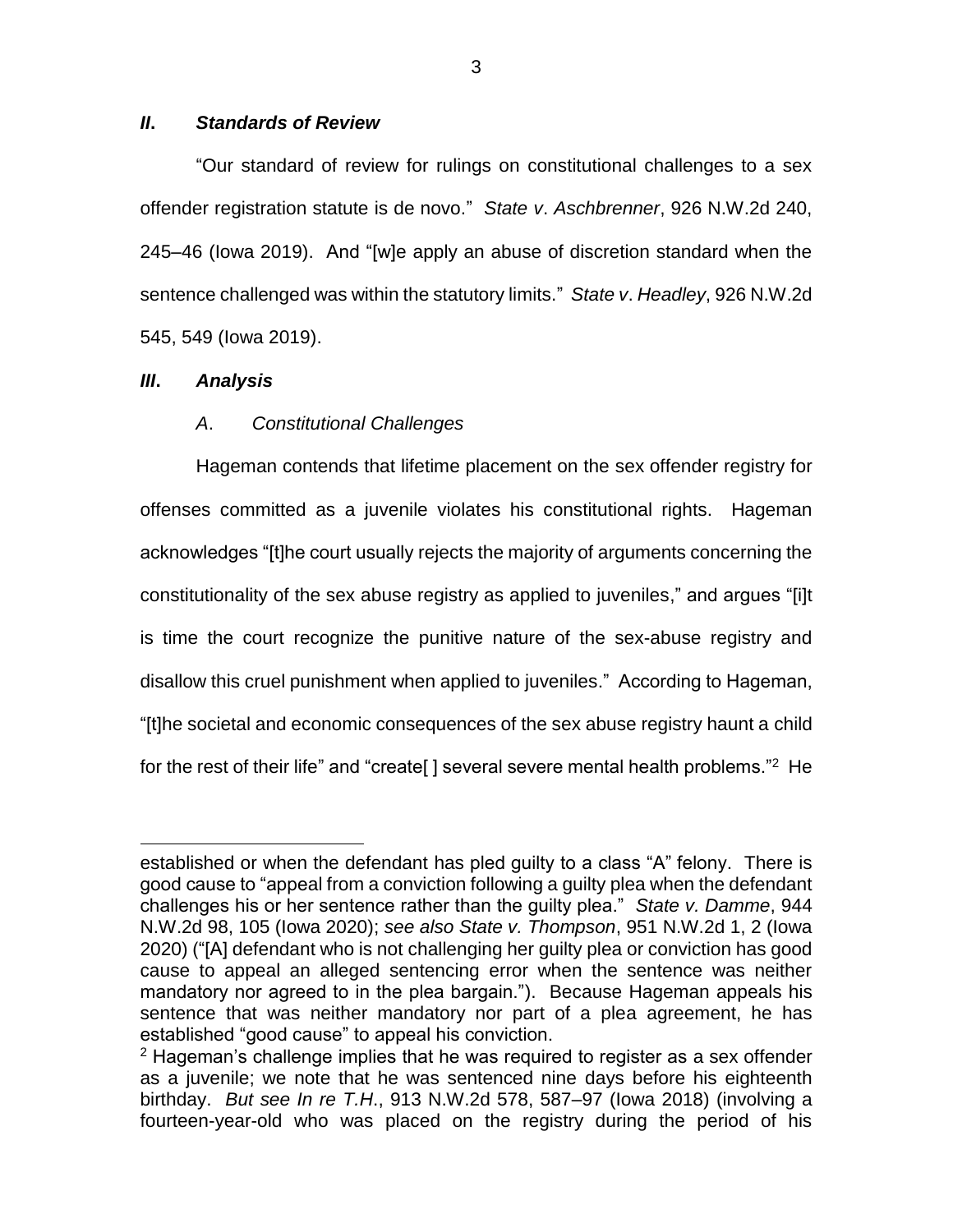also claims the "permanent nature of the sex offender registry as applied to juveniles is a violation of the juvenile's substantive due process rights."

Hageman is correct that Iowa courts have addressed, and rejected, the argument that lifetime sex offender registration requirements for juvenile sex offenders constitute cruel and unusual punishment. *See*, *e*.*g*., *T*.*H*., 913 N.W.2d at 587–97; *State v*. *Graham*, 897 N.W.2d 476, 489 (Iowa 2017); *State v*. *Cox*, No. 16-0102, 2017 WL 4317289, at \*2–3 (Iowa Ct. App. Sept. 27, 2017). In respect to the due process claim, our court has determined that "'a lifetime [sex offender registry] requirement is not mandatory or irrebuttable' because section 692A.128 provides a means to lift it, and therefore it does not violate due process." <sup>3</sup> *State v. Huntoon*, No. 20-1405, 2021 WL 3076376, at \*2 (Iowa Ct. App. July 21, 2021) (quoting *Cox*, 2017 WL 4317289, at \*7–8)). Accordingly, we find Hageman's similar versions of these claims unpersuasive.

#### *B*. *Sentencing Decision*

 $\overline{a}$ 

This brings us to Hageman's remaining claim—the district court abused its discretion in sentencing. Here, as discussed, the district court exercised its discretion in ordering non-mandatory sex offender registration for Hageman. According to Hageman, in reaching its sentencing decision, the court "sent a clear message that there is no redemption from these types of crimes." He states that even if we agree "a lifetime of reporting on the sex abuse registry is required for

dispositional order in juvenile court and concluding imposition of sex offender registration requirements was not cruel and unusual punishment).

 $3$  We also view Hageman's arguments in his reply brief that it is unlikely Hageman's registration requirement will ever be modified pursuant to section 692A.128 is premature and not ripe for adjudication. *See Cox*, 2017 WL 4317289, at 6.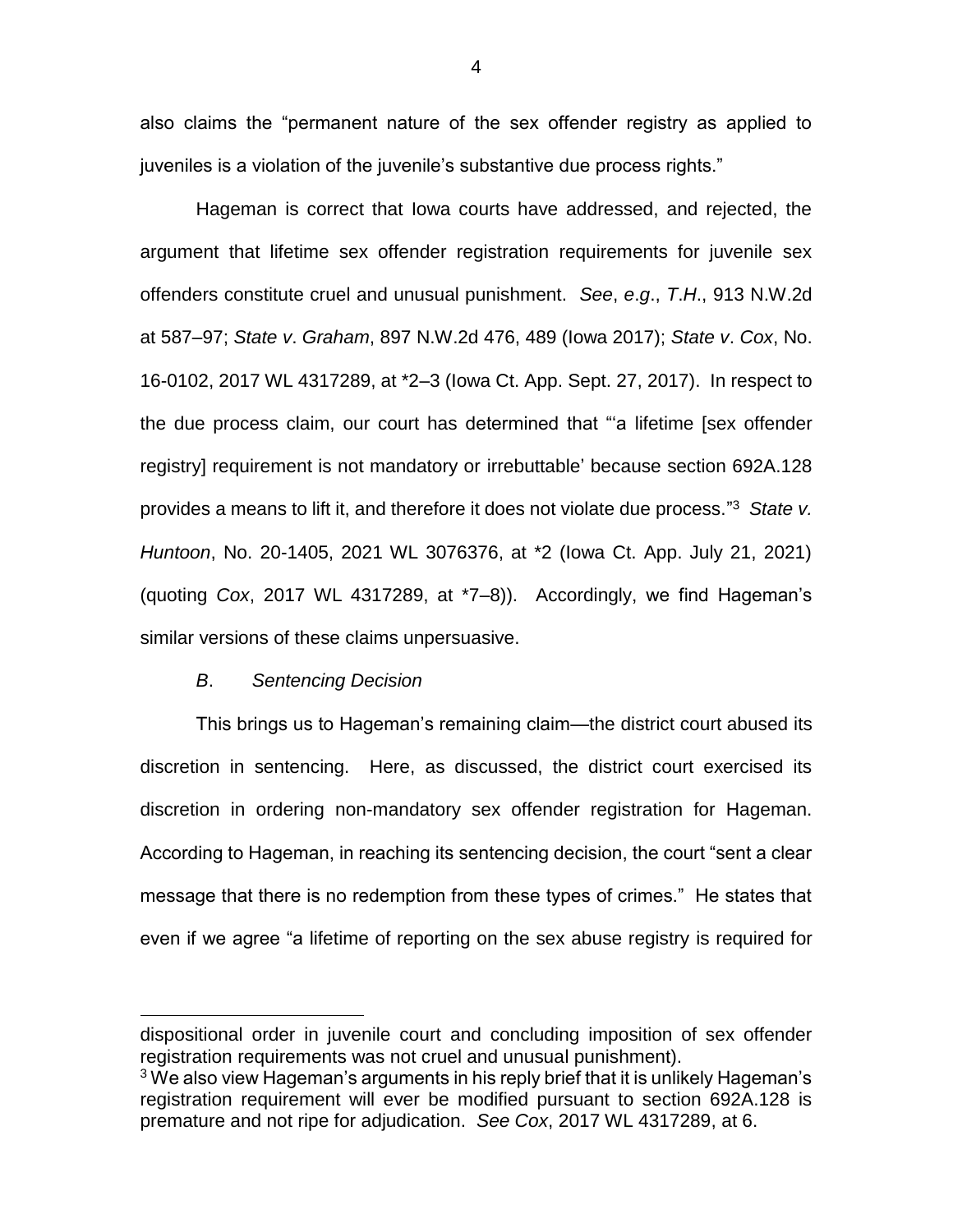the protection of the community," "[n]othing in [his] history shows that he should not have been given a deferred judgment." Hageman cites his apologies and statements of remorse; "counselling, good behavior, [and] cooperation" at the training school; and a presentence investigation report recommending a deferred judgment.

In imposing Hageman's sentence, the district court considered the mitigating factors cited by Hageman, as well as his "young" age, the fact that "[t]his is his first offense," and his "positive upbringing," but weighed them against the "nature of the offenses," including the "age of the victims" and the fact that the "events" "transpired for a significant period of time" and involved "manipulation and secretive behavior." The court also noted that although Hageman now showed "some acceptance of responsibility," <sup>4</sup> he had not always shown "a full acceptance of responsibility." The court provided a detailed statement of reasons for imposing prison sentences, despite its "understand[ing] that [Hageman's] age dictates that [deferred judgment] is certainly a valid request." We discern no abuse of discretion in the district court's decision not to order a deferred judgment.

Specifically with regard to the sex offender registry requirement, Hageman admits his "final psychosexual report" "indicated a highly elevated risk for sexual perpetration, despite [his] completion of treatment." Indeed, that evaluator recommended further treatment for Hageman as well as "placement on the sex offender registry given that his initial static factors were greater that initially presented and continued concerns with current triggers." Considering all of the

 $\overline{a}$ 

<sup>4</sup> Hageman stated he was sorry for his actions during sentencing.